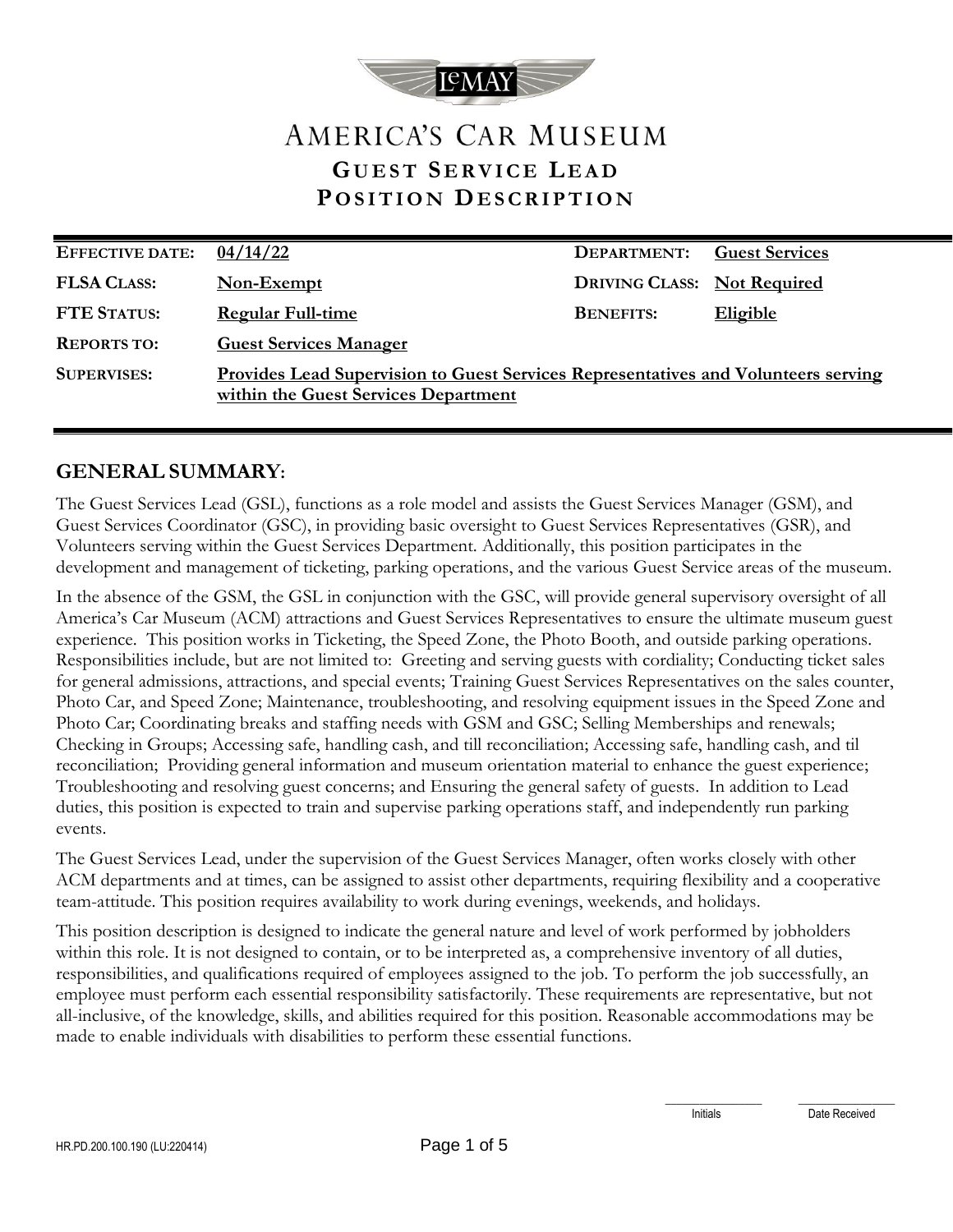## **PRIMARY OBJECTIVES**:

- 1. Provide ACM guests with the best possible Museum experience, focused on excellence in customer service;
- 2. Function as a role model in actions and attitude, for all Guest Services Representatives and Volunteers;
- 3. In coordination with the GS Coordinator, fill in for the GSM to ensure continuity and oversight for Guest Services Representatives;
- 4. Train GSR staff in guest relations, POS system, sales techniques, and all GS attractions, including equipment operation and troubleshooting, and assist GSM in scheduling GSR staff to cover all areas of Guest Services operations;
- 5. Train GSR staff and contracted parking personnel on parking, set up, tear down, cleaning, coordinate parking schedules and breaks, and assist in maintaining related parking records, and GS staff on cash and credit card handling for parking events;
- 6. Coordinate with GSM for the scheduling of GSR's and contracted parking personnel to meet the dynamic staffing demands existing for regular museum operations, public and private ACM events, and Tacoma Dome events that require parking logistics and oversight;
- 7. Maintain related parking records;
- 8. Maintain proficient knowledge of the physical museum to be able to inform guests and react to emergency conditions and evacuation procedures, and trains staff to do the same;
- 9. Assist in the promotion of revenue-generating attractions and events to heighten the guest experience, encourage repeat visits, and increase membership sales;
- 10. Enforce policies, procedures, and practices; and in conjunction with the Guest Services Coordinator, recommend updates/revisions to policy and procedure manuals to maintain best practices in the GS department;
- 11. Work collaboratively with the Guest Services Manager, Security, and Facilities to maintain a safe and secure environment for guests, volunteers, and employees; and keep Facilities Manager informed regarding significant successes, concerns, or issues involving facilities and safety; assist with evacuation procedures in emergency situations, and assist with evacuation procedures in the situation of an emergency condition;
- 12. Serve as a staff resource for general troubleshooting and resolution of guest concerns and issues.

# **MAJOR RESPONSIBILITIES:**

- 1. Greet and serve guests with cordiality and providing general information and museum orientation material to enhance the guest experience;
- 2. Handle sales for general admissions, attractions, special events, group check-ins, memberships/renewals and parking;
- 3. Oversee money handling, including accounting for and safeguarding museum funds derived from admission, attractions, and parking; and provide troubleshooting and resolving guest concerns and/or issues;
- 4. Ensure GSR Staff breaks and lunch breaks when on shift;
- 5. Answer the telephone and field calls to appropriate staff members;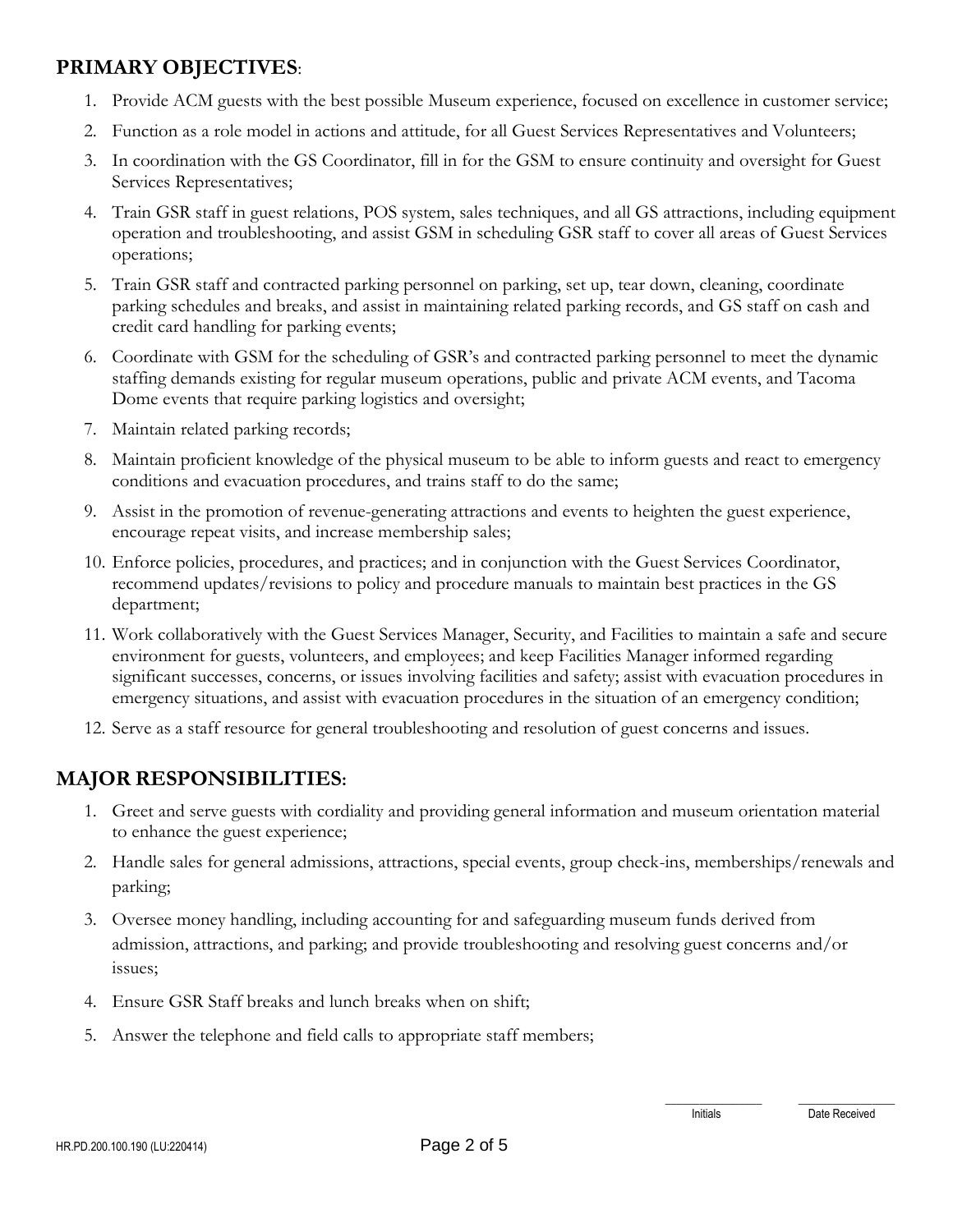- 6. Instruct guests in the operation of photo booth, simulators and slot cars, including monitoring their rides, all towards creating the ultimate guest experience and repeat sales;
- 7. Maintain an in-depth knowledge of Altru system, POS system, simulators, slot car track, parts, and programming procedures, Photo Booth, and theater, with skill in troubleshooting, diagnosing, and resolving basic malfunctions to ensure functionality, and contact CXC technicians when issues cannot be resolved;
- 8. Set up parking locations with ropes, stanchions, and signage, in conjunction with the Guest Services Coordinator and coordinate and oversee complicated, simultaneous parking events at ACM including field layout, procedures, radio operations, and strategizes to meet congestion demands and increase efficiency;
- 9. Guide traffic and pedestrians safely in a potentially dangerous environment of moving vehicles;
- 10. Assist in resolving guest parking complaints and problems;
- 11. Assist with safe, post-event vehicle departure;
- 12. Track staff and contract labor parking hours for proper budget allocation;
- 13. Attend meetings as needed or requested;
- 14. Use MS Word and Excel to complete forms, reports, letters, etc.;
- 15. Maintain and reports other statistical data as needed or requested.

### **QUALIFICATIONS:**

The incumbent for this position must be at least 21 years of age and possess, a minimum High School diploma or GED and have 2 years' relevant customer service experience and a minimum 1 year of supervisory/management experience.

#### **Additionally, the incumbent must possess:**

- 1. A high school diploma or GED or equivalent;
- 2. The ability to pass an in-depth background investigation including criminal history, employment records, and personal references;
- 3. The skills and ability to positively and professionally function as part of a team environment at all times;
- 4. Cash handling and reconciliation experience;
- 5. Demonstrated teamwork skills;
- 6. The interpersonal skills of sensitivity, self-control in emotional situations, the ability to professionally interact with a diverse range of people of all ages, socio-economic groups, and personality types;
- 7. The ability to lift up to 30 lbs. as needed, stand and sit for extended periods of time, bend, stoop, and twist regularly, manipulate items with fingers frequently, operate a computer and POS equipment regularly, work outside in various weather conditions, visually monitor guest activities constantly, read and interpret manuals and instructions, operate the Simulators and Photo Car regularly, and effectively communicate verbally, and in written format, with guests, employees, and management regularly;
- 8. A positive and professional attitude at all times;
- 9. The ability to work varied shifts as needed;
- 10. An ability to thrive in a fast-paced, dynamic environment, with high expectations for professional outcomes;
- 11. A track record of providing high levels of customer service;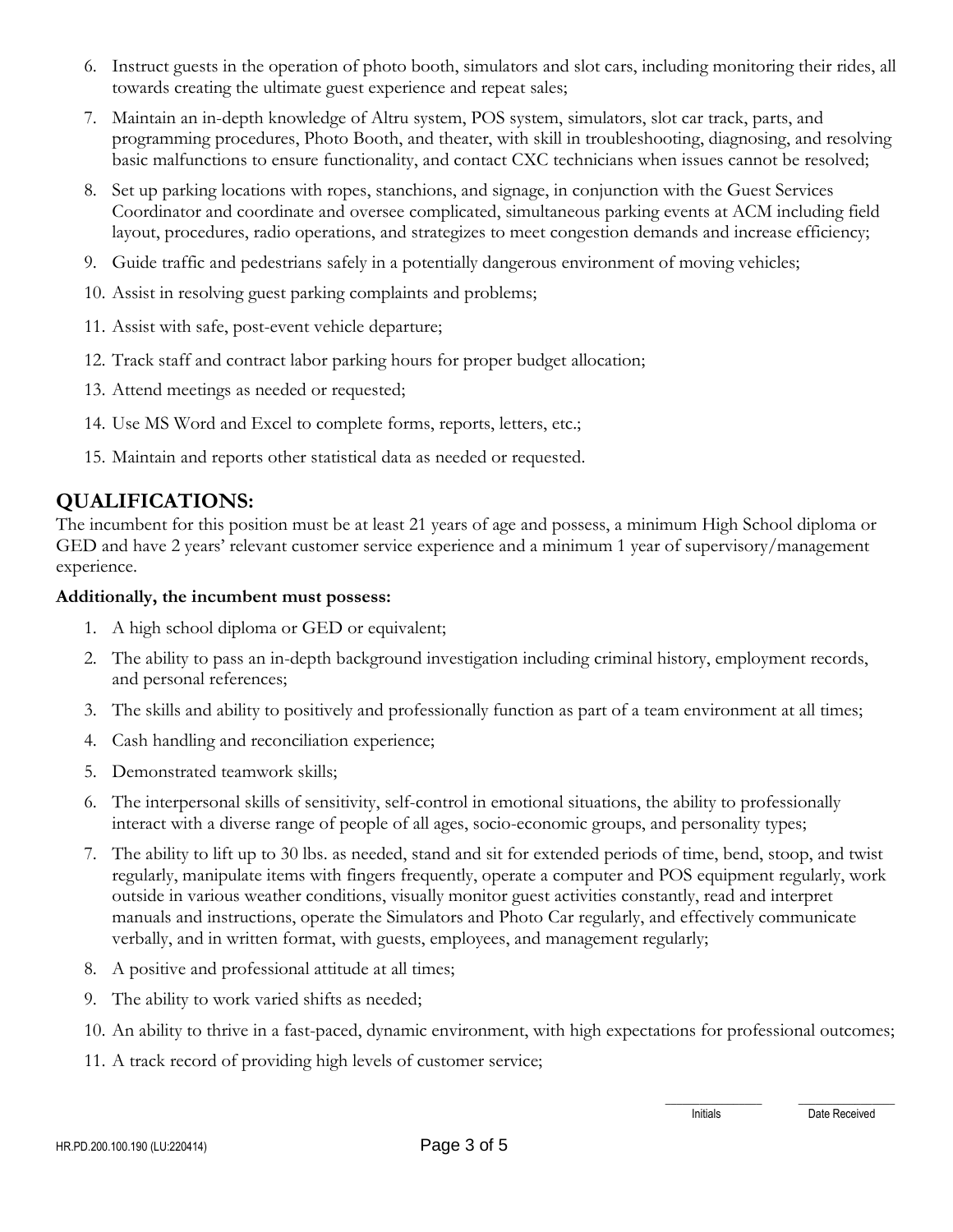- 12. A proven ability to multi-task and prioritize competing tasks while meeting deadlines;
- 13. The ability to critically analyze and resolve quantitative, logistical and spatial problems;
- 14. The ability to use MS. Word, Excel, and Outlook, and experience with POS systems;
- 15. The ability to understand and effectively communicate in the English language, both verbally and in written form

\_\_\_\_\_\_\_\_\_\_\_\_\_\_\_\_\_ \_\_\_\_\_\_\_\_\_\_\_\_\_\_\_\_\_